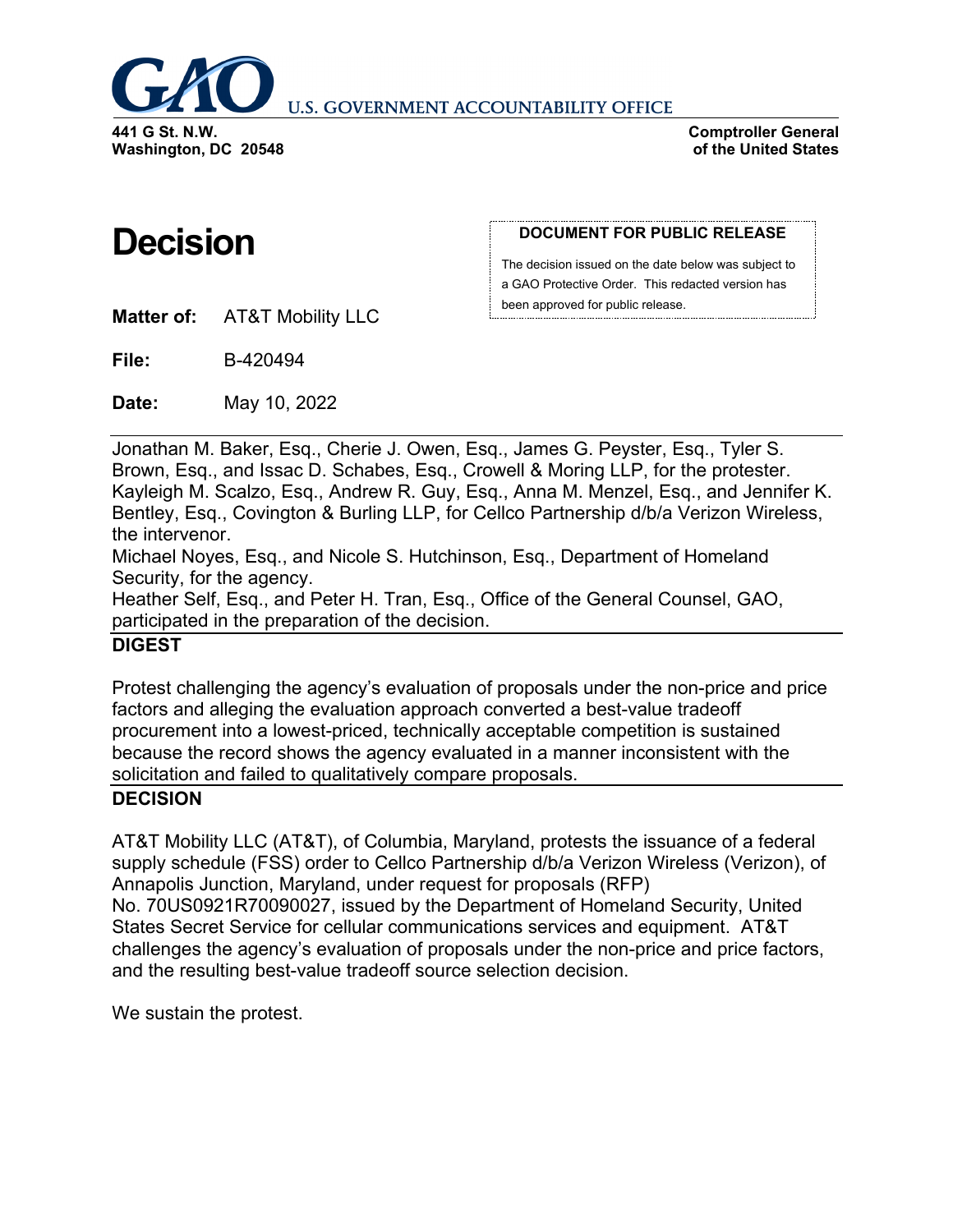# BACKGROUND

On March 19, 2021, using the procedures of Federal Acquisition Regulation (FAR) subpart 8.4, the agency issued the solicitation to FSS contract holders.<sup>1</sup> Agency Report (AR), Exh. 15, RFP at 79[2](#page-1-1), 798. $^2$  The solicitation sought proposals for an:

all-inclusive cellular communications services and equipment contract that guarantees reliable services and devices. The intent is for the [agency] to receive all necessary equipment, services, infrastructure, emergency support and Radio Frequency (RF) engineering or survey support, surcharges as well as any additional labor or roaming costs all at one pre-determined cost.

*Id.* at 851. The agency's goal with the procurement is to ensure that it "has global cellular services and equipment available for any special event, day to day usage, in-building office, National Security, Global Travel, and special interest domicile coverage and/or support," inclusive of devices and accessories. *Id.* The solicitation contemplated issuance of a single, hybrid fixed-price and time-and-materials order for a 1-year base period, which included a 6-month transition, and four 1-year option periods. *Id.* at 792, 798, 803. The solicitation also required offerors to provide pricing for several optional contract line item numbers (CLINs). *Id.* at 794-797.

As initially issued, the solicitation established that award would be made on a best-value tradeoff basis considering price and the following non-price factors: (1) technical; (2) pass/fail matrix for 111 core requirements from the statement of work (SOW); (3) transition; and (4) corporate experience. Initial RFP at 366-367. The agency later revised the solicitation to remove the pass/fail matrix evaluation factor, to fold consideration of an offeror's ability to meet the SOW's now 112 core requirements into the evaluation under the technical factor, and to add weights to the non-price evaluation factors. RFP Amend. 5 at 448, 504-506, 549.

-

<span id="page-1-0"></span> $<sup>1</sup>$  Although the procurement at issue here was a competition for issuance of an order</sup> under a multiple-award FSS contract, the agency issued the solicitation as an RFP, rather than as a request for quotations, and the contemporaneous procurement record as well as the parties' filings refer to the submission of proposals from offerors instead of quotations from vendors. For consistency and ease of reference to the record, we do the same.

<span id="page-1-1"></span> $2$  The agency applied continuous, uniform pagination, commonly referred to as Bates numbering, to the exhibits included in its report responding to the protest. Our citations to the record correspond with the Bates numbers appearing on the agency report documents. The final version of the solicitation inclusive of all amendments was submitted by the agency as exhibit 15 in its report; we refer to this exhibit as the "RFP." Our decision also references earlier versions of the solicitation, which we distinguish by referring to either the "Initial RFP" or by the solicitation version's amendment number- *e.g.*, "RFP Amend. 5."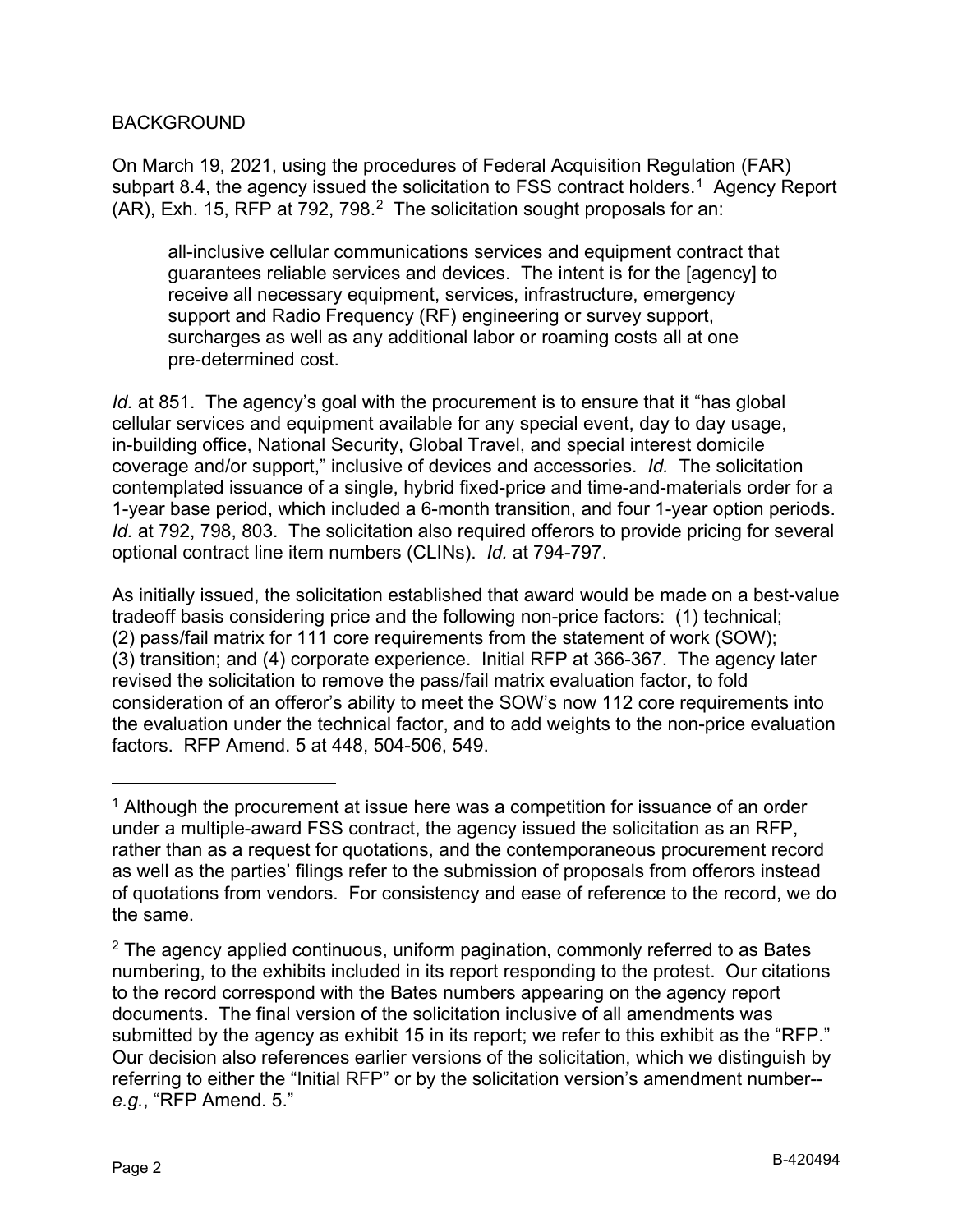These revisions continued to be reflected in the final version of the solicitation, which established that the source selection would be made on a best-value tradeoff basis considering price and the following weighted non-price factors: (1) technical (40 percent); (2) transition (40 percent); and (3) corporate experience (20 percent), which included the key personnel experience element. RFP at 840-841. The non-price factors, when combined, were more important than price, though the solicitation provided the agency would "not make an award at a price premium it consider[ed] disproportionate to the benefits associated with the evaluated superiority" of one proposal over another. *Id.* at 840.

For each of the non-price factors, the solicitation provided that the agency would assign an adjectival rating of outstanding, satisfactory, or unsatisfactory. RFP at 842. As relevant here, the agency would assign a rating of satisfactory to a proposal that met the solicitation requirements, had offsetting strengths and weaknesses that would "have little or no impact on contract performance," and under which "[r]isk of unsuccessful performance [was] no worse than moderate." *Id.* With respect to price, the solicitation provided that the agency would "evaluate the total proposed price, which includes the base period and all options" for reasonableness, balance, and whether an offeror's proposed price was "consistent with the Offeror's technical approach and reflect[ed] a clear understanding of the solicitation requirements." *Id.* at 843.

The agency received three timely proposals, including those submitted by AT&T and Verizon. AR, Exh. 5, Task Order Selection Official Decision (Selection Decision) at 310. After evaluating initial proposals, the agency concluded that only AT&T and Verizon submitted compliant proposals, and eliminated the third offeror from further consideration for award. *Id.* The agency then entered into "communication exchanges" with, and received proposal revisions from, AT&T and Verizon. *Id.* at 310-311. The evaluators assigned the final proposals of both AT&T and Verizon ratings of satisfactory under each of the three non-price factors, as well as "overall" ratings of satisfactory. [3](#page-2-0) *Id.* at 317. The agency calculated AT&T's total evaluated price to be \$19,998,857 and Verizon's total evaluated price to be \$17,928,540. [4](#page-2-1) *Id.* at 317.

The source selection decision notes that the agency "considered the following significant factors in its decision and in the basis for award: Technical, Pass/Fail Matrix, Transition, Corporate Experience, and Price." AR, Exh. 5, Selection Decision at 309. The contracting officer, who served as the source selection official (SSO), reviewed the evaluators' findings under each factor and "did not see any discriminators in AT[&]T's proposal which would be worth the price premium." *Id.* at 316-317. The SSO "found the analysis of the Technical Evaluation Report and Price Evaluation Report allow[ed] [the SSO] to accept the lowest priced proposal submitted by Verizon as the overall best

<span id="page-2-0"></span><sup>&</sup>lt;sup>3</sup> As will be discussed below, the RFP did not notify offerors that the agency would derive one "overall" rating for the non-price factors in the evaluation of proposals.

<span id="page-2-1"></span><sup>4</sup> Prices have been rounded to the nearest dollar.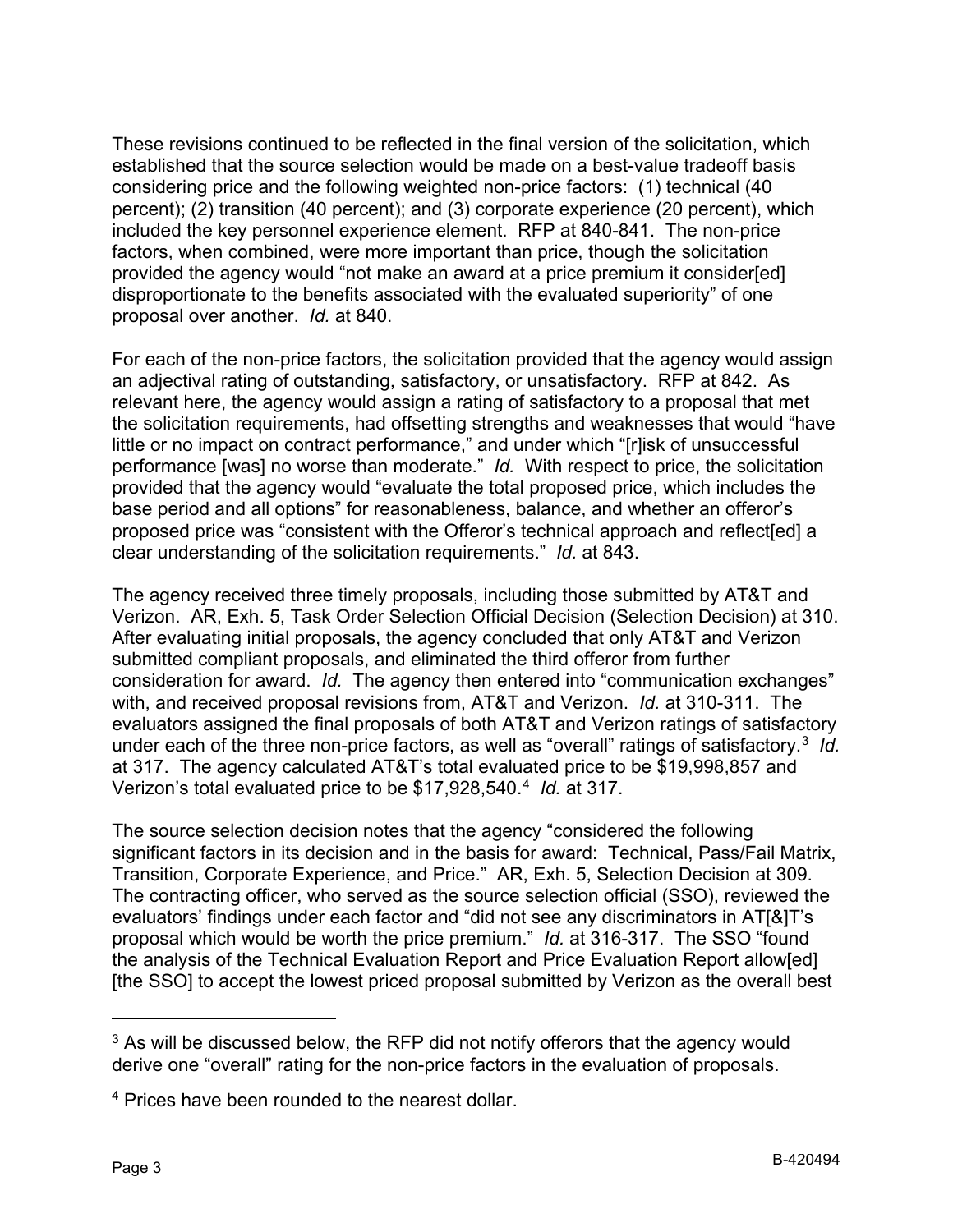value for the Government." *Id.* at 316. The SSO did not identify any perceived benefits of the higher priced proposal submitted by AT&T. *Id.* Following notification of the agency's source selection decision, AT&T filed this protest with our Office.

# **DISCUSSION**

AT&T presents three primary challenges. First, AT&T contends the agency conducted a pass/fail evaluation under each of the non-price factors, rather than performing a qualitative assessment of proposals. Second, AT&T asserts that the agency improperly converted the source selection from a best-value tradeoff to a lowest-priced, technically acceptable (LPTA) procurement. Finally, AT&T argues that the agency evaluated offerors' prices in a manner inconsistent with the solicitation. For the reasons discussed below, we sustain the protest.

# Non-Price Evaluation

AT&T argues that the agency evaluated proposals on an acceptable/unacceptable basis, rather than performing the qualitative assessment of proposals required by the solicitation under the technical, transition, and corporate experience factors.<sup>[5](#page-3-0)</sup> Protest at 12-13; Comments at 7-15. In reviewing protests of an agency's evaluation and source selection decision in procurements conducted under FSS procedures, we do not conduct a new evaluation or substitute our judgment for that of the agency. *U.S. Info. Techs. Corp.*, B-404357, B-404357.2, Feb. 2, 2011, 2011 CPD ¶ 74 at 8-9. Rather, we will review the record to ensure the agency's evaluation is reasonable and consistent with the terms of the solicitation. *Id.*; *MetroStar Systems, Inc.*, B-419890, B-419890.2, Sept. 13, 2021, 2021 CPD ¶ 324 at 5.

When, as here, a solicitation anticipates the use of a best-value tradeoff evaluation, as opposed to selection based on a low price and technical acceptability, evaluation of proposals is not limited to determining whether a proposal is merely technically acceptable; rather, proposals should be further differentiated to distinguish their relative quality under each stated evaluation factor by considering the degree to which technically acceptable proposals exceed the stated minimum requirements or will better satisfy the agency's needs. *U.S. Info. Techs. Corp., supra* at 9. For the technical factor, the agency explains that the technical evaluation team (TET) "reviewed the Technical Requirement Matrix" for each offeror, and "referenced the SOW and the Proposal identifier for each line." AR, Exh. 2, Contracting Officer's Statement (COS) at 223. The evaluators then "had consensus discussions for each line item to

<u>.</u>

<span id="page-3-0"></span><sup>&</sup>lt;sup>5</sup> AT&T also contends that the agency failed to assess over a dozen strengths in the protester's proposal, some under each of the three non-price evaluation factors. Protest at 12-47. As discussed below, because we conclude the agency unreasonably evaluated proposals, we recommend that the agency conduct a new evaluation consistent with the qualitative assessment methodology set forth in the solicitation. In light of our recommendation, we need not address the specific objections to the agency's evaluation raised by AT&T.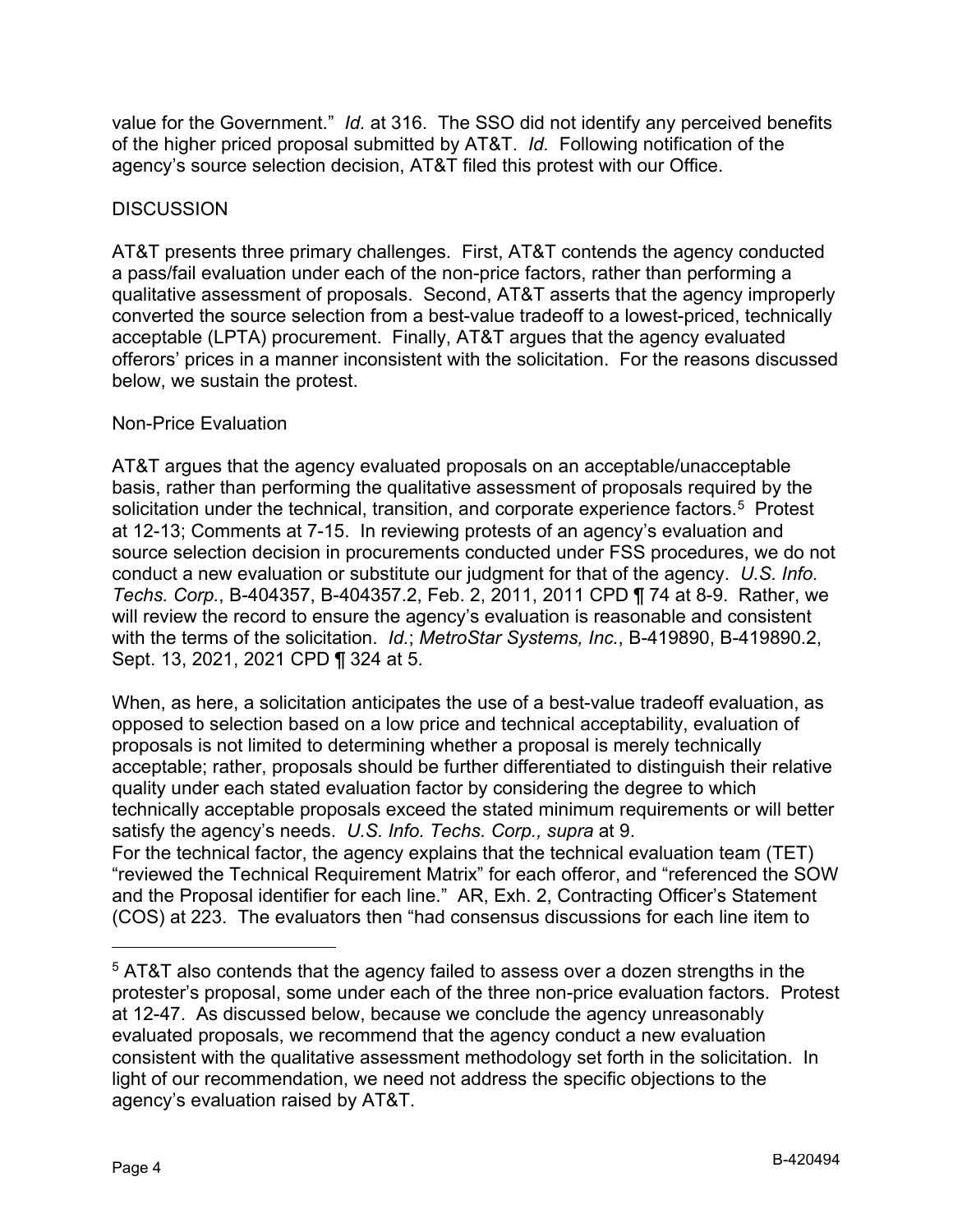determine if each item was met and if exceed[ed] with an additional benefit to the [agency]." *Id.* The contemporaneous record reflects that the "technical requirements matrix" used by the evaluators was a table that listed the 112 core technical requirements of the SOW next to two columns. AR, Exh. 3, Tech. Eval. Rpt. at 249- 261. In the first column, which was labeled "Did Carrier agree to provide this CORE requirement," the evaluators indicated simply "AT&T has agreed" without any additional comment for all 112 requirements. *Id.* In the second column, which was labeled "Explanation acceptable to what level?," the evaluators indicated that AT&T's explanation received a rating of "Satisfactory" without further comment for 108 of the 112 items. *Id.* For four of the items, the evaluators included additional--albeit negligible--comments along with the satisfactory rating. [6](#page-4-0) *Id.* at 249, 258-259.

The protester asserts that the technical requirements matrix used by the evaluators was part of the pass/fail evaluation factor that was removed from the solicitation by amendment 5. Comments at 8-9. The protester also maintains that the adjectival definition ratings set forth in the solicitation for the ratings of outstanding, satisfactory, and unsatisfactory indicated the agency would conduct a qualitative evaluation to assess whether proposals failed to meet, met, or significantly exceeded requirements, as well as determining whether specific elements of proposals constituted strengths, weaknesses, or deficiencies. *Id.* The protester contends that the agency evaluated in a manner inconsistent with the solicitation, however, and that the record shows "the Agency did nothing more than evaluate AT&T's technical proposal for purposes of determining whether it was 'Satisfactory'." *Id.* at 10-12.

For its part, the agency maintains that its evaluation was consistent with the solicitation's provision that under the technical factor the agency would assess an offeror's "capability to meet or exceed all one hundred twelve (112) core requirements." Memorandum of Law (MOL) at 2. The agency further notes that the SOW advised offerors that each of the core technical requirements "must be met in order to be found technically acceptable." *Id.*, *citing* RFP at 871. Further, the agency represents that in the SOW itself the agency "provided significant detail explaining the critical information that needed to be in the proposal to achieve a 'technically acceptable' rating." COS at 223. In essence, the agency is arguing that the revised technical evaluation factor included in the final solicitation provided for assessment of an offeror's proposal on an acceptable/unacceptable basis to determine if it met the level of detail specified in the SOW.

-

<span id="page-4-0"></span> $6$  Specifically, for SOW section 2.6.2, Technology Refresh Periods, the evaluators noted: "AT&T proposed [DELETED] for the base year which is current technology. AT&T did agree to [DELETED] technology for option years making this rating Satisfactory." AR, Exh. 3, Tech. Eval. Rpt. at 249. Second, for SOW section 2.6, Training, Logistics and Deployment, the evaluators noted: "AT&T agreed, and proposed [DELETED]." *Id.* Third, for SOW section 2.4, "All Inclusive Firm Fixed Pricing," the evaluators noted: "strength" without further comment. *Id.* at 258. Fourth, for SOW section 2.4.9, "Equipment," the evaluators noted: "Strength--AT&T offered all accessories 4.0.4.1 through 4.0.4.7." *Id.* at 258-259.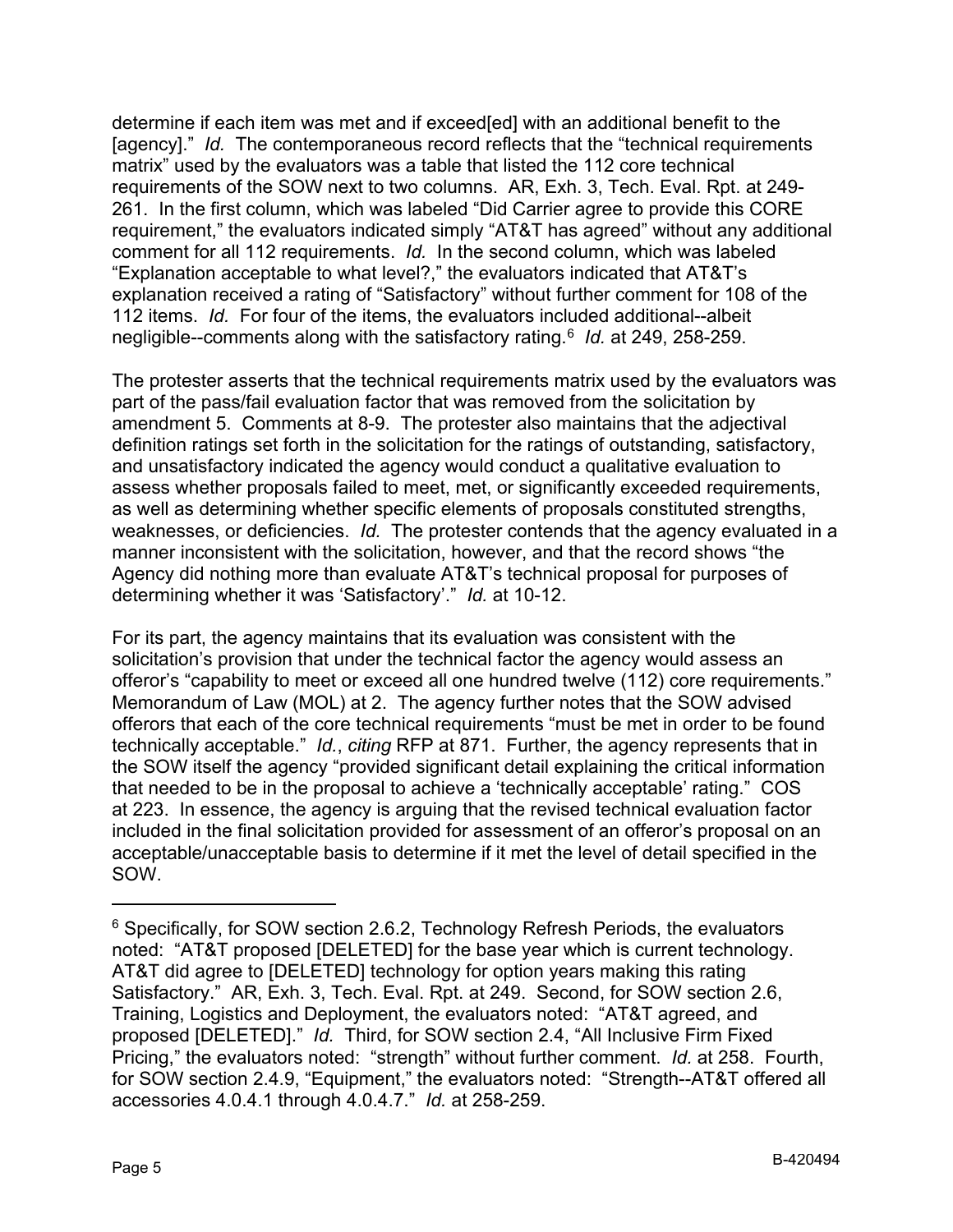Where a dispute exists as to a solicitation's actual requirements, we begin by examining the plain language of the solicitation. *MetroStar Systems, Inc.*, *supra* at 11. We resolve questions of solicitation interpretation by reading the solicitation as a whole and in a manner that gives effect to all provisions; to be reasonable, and therefore valid, an interpretation must be consistent with such a reading. *Id.*; *Desbuild, Inc.*, B-413613.2, Jan. 13, 2017, 2017 CPD ¶ 23 at 5. Here, we find the agency's interpretation of the solicitation to be an unreasonable one.

As noted above, the solicitation initially provided for assessment of offerors' technical approaches under two separate evaluation factors--a technical factor and a pass/fail matrix factor, assessing an offeror's agreement to perform the, at the time, 111 specific requirements set forth in the SOW. Initial RFP at 366-367. The solicitation was amended, however, to remove the pass/fail matrix as a separate evaluation factor, and to fold assessment of an offeror's ability to perform the various SOW tasks into the revised technical factor. RFP Amend. 5 at 448, 504-506, 549.

The final solicitation required each offeror to indicate with a "yes" or "no" answer in the provided matrix table, whether it could meet, or could not meet, each of the 112 core technical requirements set out in the SOW. RFP at 871. In addition, the solicitation advised that all of the core requirements "must be met in order to be found technically acceptable." *Id*. For 49 of the 112 core technical requirements, the solicitation also required an offeror to provide a "thorough explanation in the proposal to address how they will be achieved." *Id.* at 871-877. Under the technical factor, the solicitation reiterated that each offeror was required to submit both "a narrative illustrating how it plans to meet the technical requirements," including a "detailed and comprehensive explanation of how it proposes to meet objectives," as well as the completed matrix table, indicating whether it is able to meet each requirement. *Id.* at 841. The solicitation then provided that the agency would evaluate offerors' "capability to meet or exceed all one hundred twelve (112) core requirements" listed in the SOW, and assigned the technical factor a weight of 40 percent. *Id.*

We find unavailing the agency's argument that the solicitation as amended contemplated the type of acceptable/unacceptable assessment of proposals conducted by the evaluators here. The agency's reliance on the SOW's statement--that offerors must agree to meet all 112 core requirements to be found technically acceptable--fails to read the solicitation as a whole. Specifically, the agency's argument gives no effect to the solicitation provisions requiring offerors to provide, and the agency to assess, detailed narrative descriptions for many of the requirements. Additionally, the agency's argument ignores the fact that the solicitation was revised to remove the type of pass/fail evaluation the agency now purports was permitted.

Further, the agency ignores the solicitation revision assigning a weight of 40 percent to both the technical and transition factors and a weight of 20 percent to the corporate experience factor. By establishing two of the non-price factors as more important than the third, the solicitation signaled to offerors that the agency would undertake a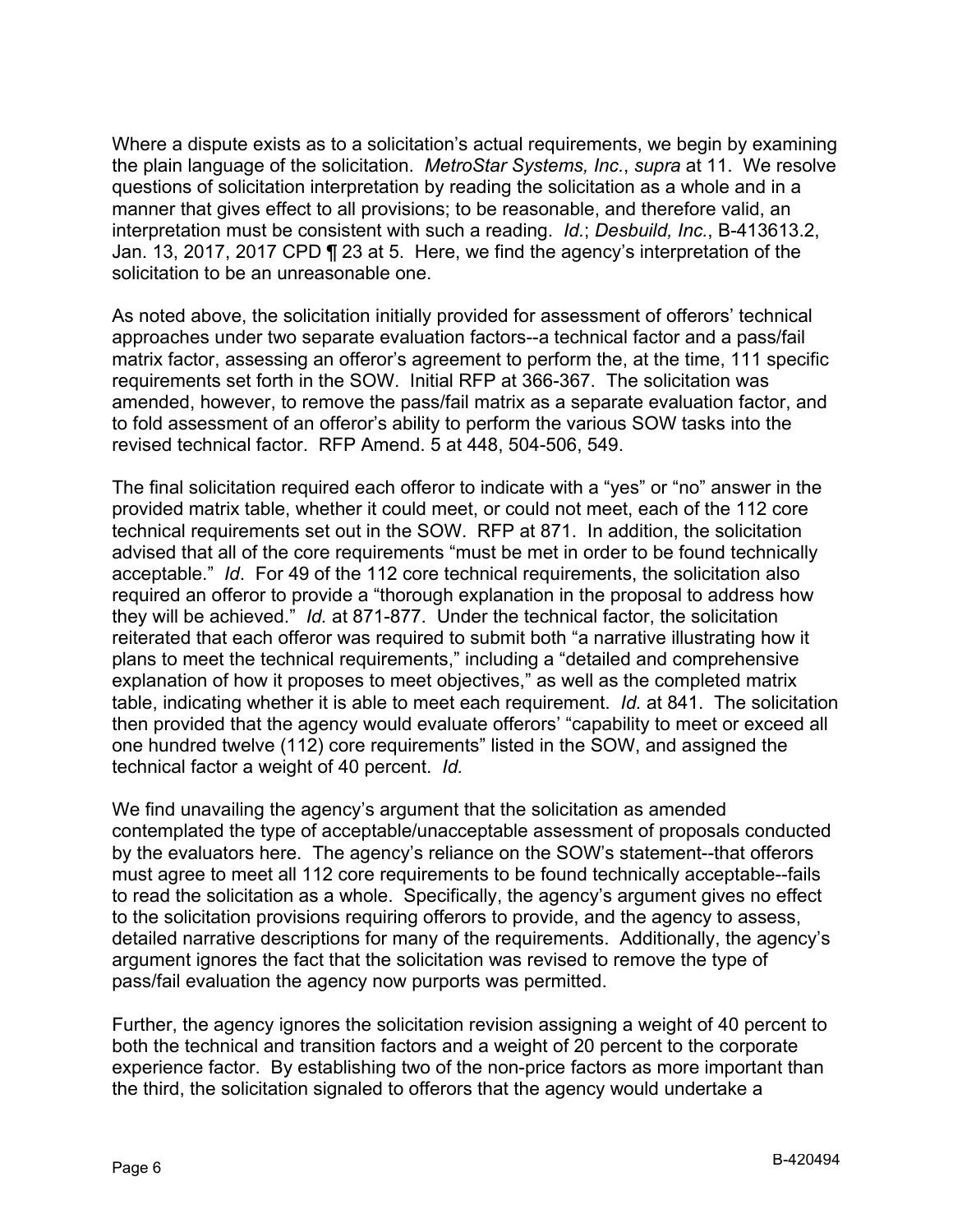qualitative assessment of their approaches. Absent such a qualitative assessment, the solicitation's weighting of two of the evaluation factors as more important than the third factor would be rendered meaningless. *See Helicopter Transport Servs. LLC*, B-400295, B-400295.2, Sept. 29, 2008, 2008 CPD ¶ 180 at 5 (concluding that the agency's decision to evaluate the most important tradeoff factor as pass/fail was "inconsistent with this announced evaluation scheme because it effectively gives no weight to [that factor] in the trade-off decision and makes the three less important factors the determining factors for award").

The record before us is devoid of any meaningful qualitative analysis of proposals under the technical factor. Rather, the record reflects that the agency improperly evaluated on the basis of the pass/fail matrix that had been removed as a stand-alone evaluation factor.

Similarly, for the transition factor, the technical evaluation report indicates that AT&T agreed to the various requirements set forth in the solicitation (*e.g.*, single point of contact, transition timeline, absorbing transition costs); that AT&T "did identify known risks with potential migration," as the solicitation required; and that its proposal was "written very well and addresses all critical needs." AR, Exh. 3, Tech. Eval. Rpt. at 261-262; *see also* RFP at 856, 877-879 (setting out requirements noted as agreed to by AT&T). These findings led the evaluators "to believe that AT&T is willing and able to provide the most uninterrupted transition possible," and to assign AT&T a rating of satisfactory. AR, Exh. 3, Tech. Eval. Rpt. at 261. Other than observing that AT&T's proposal was well written, the only other assessment of the proposal not related to indicating that AT&T had agreed to provide transition services as required by the solicitation, is the evaluators' statement that "AT&T proposed reasonable processes for distribution, porting, activation and payment during the transition period." AR, Exh. 3, Tech. Eval. Rpt. at 262.

The protester contends that this evaluation "consists of nothing more than factual statements that AT&T's proposal agreed to and met a series of minimum RFP requirements," and that the agency failed to perform any qualitative assessment. Comments at 13. The agency explains that the evaluators "didn't identify any weakness or deficiencies in the proposed AT&T's transition plan [sic], and did make note of AT&T's willingness and abilities to meet the Agency's challenging requirements." COS at 224.

As discussed above, the solicitation's weighting of the transition factor, as constituting 40 percent of the value of the three non-price factors, indicated that the agency would undertake some form of a qualitative assessment of offerors' approaches. Here, however, the record reflects only that the agency's evaluation consisted primarily of determining that AT&T had agreed to meet various transition requirements set forth in the solicitation. Based on the record before us, we conclude that the agency failed to perform the kind of qualitative analysis contemplated by the solicitation, as set forth in amendment 5 to the RFP.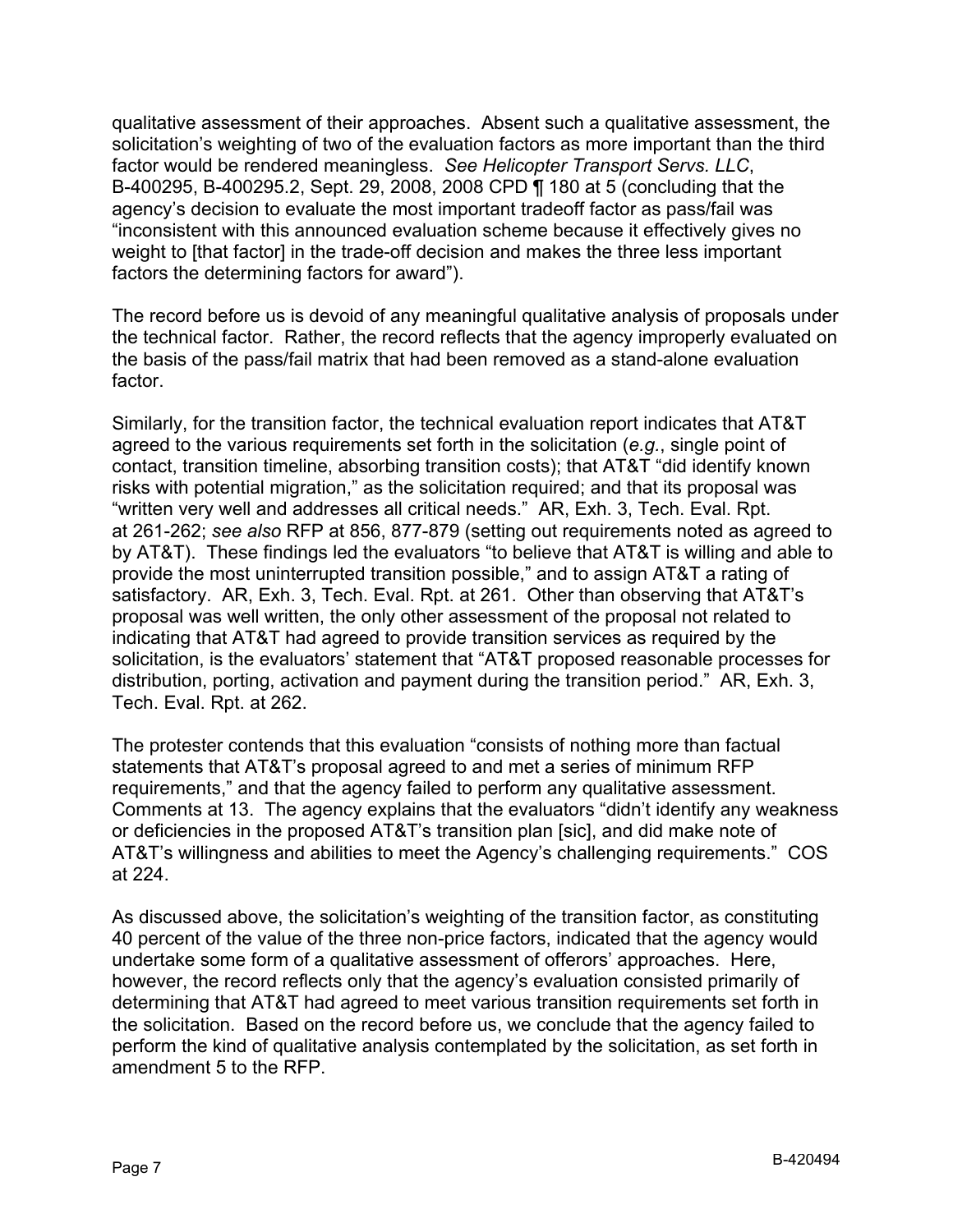Finally, for the corporate experience factor, the record reflects the following evaluation: "AT&T provided all necessary documentation and references to compare the same or larger accounts showing that AT&T's experience will meet the [agency's] requirements. AT&T provides FirstNet service and is currently expanding their network coverage. AT&T has provided satisfactory awards [within] the last 3 years that shows satisfactory company performance." AR, Exh. 3, Tech. Eval. Rpt. at 264. For the key personnel experience component of this evaluation factor, the record reveals this sole assessment: "AT&T provided resumes for the Account Manager [name] and Program Manager [name]. Both individuals have the required experience to meet [the agency's] requirement for Key Personnel." *Id.*

The protester argues that this record "provides even further evidence that the Agency treated the evaluation as a simple assessment of whether the offerors were acceptable or unacceptable." Comments at 13. The protester asserts that the evaluation "was limited to checking the box to indicate whether or not AT&T met the minimum requirements of the RFP." *Id.* at 14. The agency explains that the evaluators "applied the same evaluation baseline to all Offerors and ensured that all relevant experiences were duly reviewed and taken into consideration against the established criteria as per solicitation terms." COS at 225.

Based on the record before us, we conclude that, as under the technical and transition evaluation factors, the agency assessed the protester's corporate and key personnel experience primarily on an acceptable/unacceptable basis without performing the kind of qualitative analysis required by the amended solicitation. Accordingly, we sustain the protester's challenge to the agency's evaluation under the non-price factors. *See e.g., M7 Aerospace LLC*, B-411986, B-411986.2, Dec. 1, 2015, 2016 CPD ¶ 100 at 5 (sustaining protest when the consensus evaluation materials and source selection decision included no qualitative assessment or critical analysis of the relative merits of the offerors' proposals).

# Source Selection Decision

In addition to challenging multiple aspects of the agency's evaluation of proposals, AT&T challenges the agency's source selection decision. AT&T contends that the SSO failed to look behind the adjectival ratings in concluding that the vendors were technically equivalent and selecting the awardee's lower-priced proposal as the best value. Protest at 53-54; Comments at 15-17, 19, 66-67, 69, 74-76. The agency acknowledges that "the contract was awarded based on a best value criterion to the lowest priced proposal," and that it did not conduct a price/technical tradeoff because the SSO did not see any discriminators in AT&T's proposal "worth considering for a trade-off in value over price." COS at 228. The agency maintains that its "best value decision was reasonable and supported by the solicitation requirements, evaluation factors, and the contents of AT&T's proposal." MOL at 8. We disagree.

In the source selection decision, the SSO recited the evaluators' findings for AT&T's proposal under the transition and corporate experience factors and then added that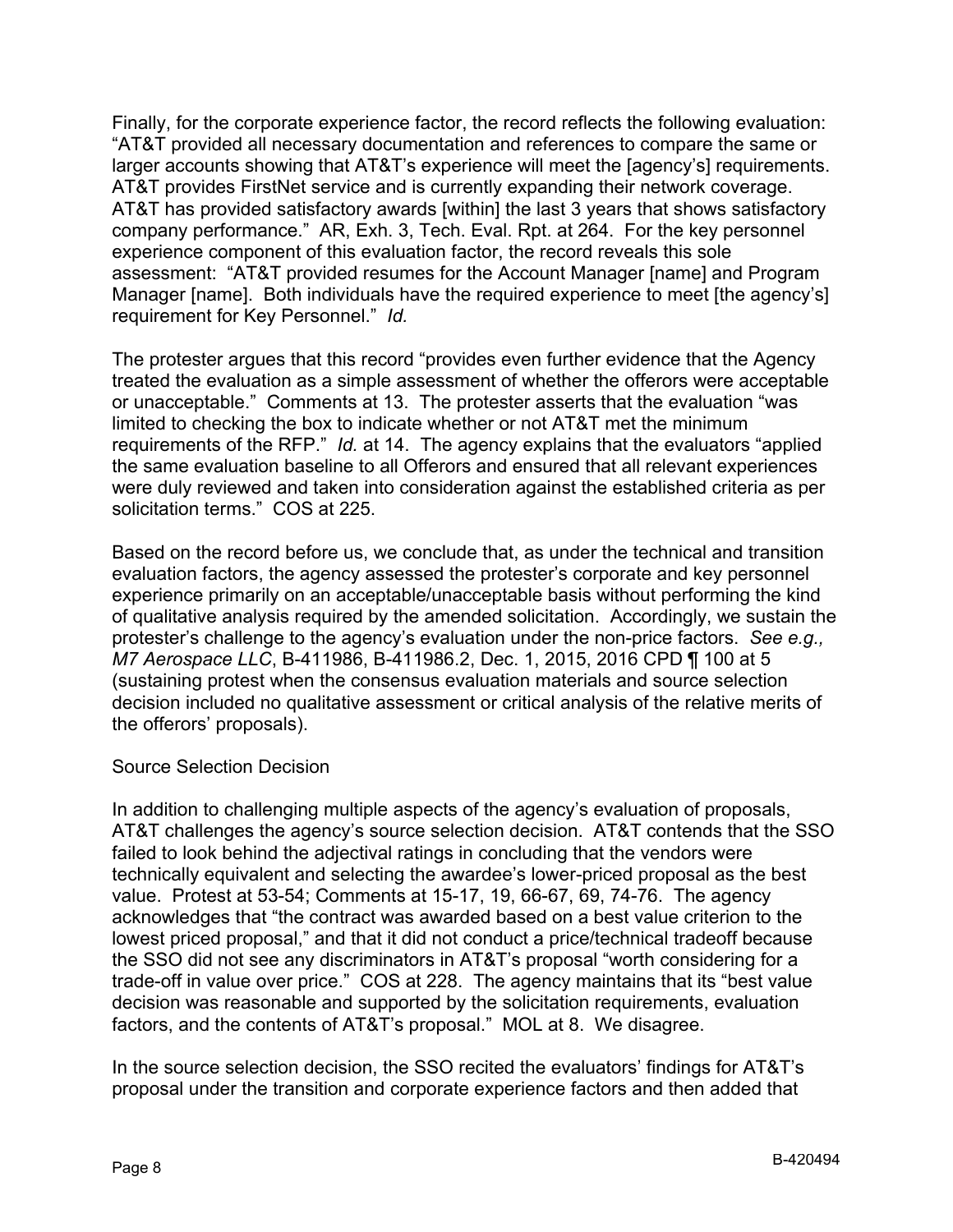"AT&T responded affirmatively to all 112 Pass/Fail Criteria" under the technical factor. AR, Exh. 5, Selection Decision at 313-314. Next, the SSO summarized the technical evaluation of the three offerors, with the summary consisting of a recitation of the rating received by each offeror, followed by a paraphrasing of the rating's definition as set forth in the solicitation. *Id.* at 316. For example, the SSO's summary for AT&T reads in full: "AT[&]T received a rating of 'Satisfactory' as documented in the Technical Evaluation Report, which indicates a clear understanding of the requirements under which their approach meets performance or capability standards." *Id.* The record reflects that the source selection decision does not include any review or discussion of what the perceived benefits of either proposal were, or of the qualities in the proposals upon which the evaluators based their assessment of adjectival ratings. *See id., generally*.

With respect to comparing the two proposals, the SSO noted that the evaluators "assigned the same overall rating of Satisfactory" to AT&T and Verizon, and that the SSO had reviewed the evaluators' comments and agreed with their "confidence in both AT[&]T and Verizon's ability to execute the requirements with a sound approach, and in their ability to successfully perform under the contract." AR, Exh. 5, Selection Decision at 317. The SSO then commented on the "considerable" price difference of approximately \$2 million between AT&T and Verizon.[7](#page-8-0) *Id.* The SSO then concluded that "[w]ith AT[&]T and Verizon being rated equally by the [evaluators] and both receiving an overall rating of Satisfactory, I did not see any discriminators in AT[&]T's proposal which would be worth the price premium of \$2,070,316.80 over the proposal submitted by Verizon." *Id.*

While an agency is not obligated to extensively document every consideration made in its source selection decision, it is required to adequately explain and document the basis for its determination. *W.W. Grainger, Inc.*, B-420045, B-420045.2, Nov. 4, 2021, 2021 CPD ¶ 358 at 11. An agency that fails to adequately document its source selection decision bears the risk that our Office may be unable to determine whether the decision was proper. *Apogee Eng'g, LLC*, B-414829.2, B-414829.3, Feb. 21, 2019, 2019 CPD ¶ 85 at 10; *Arctic Slope Tech. Servs., Inc.*, B-411776, B-411776.2, Oct. 20, 2015, 2017 CPD ¶ 6 at 5.

Moreover, our Office has consistently explained that agencies may not base their selection decisions on adjectival ratings alone, as such ratings serve only as guides to intelligent decision-making; source selection officials are required to consider the underlying bases for ratings, including the advantages and disadvantages associated with the specific content of competing proposals. *Deloitte Consulting LLP*, B-417988.2 *et al.*, Mar. 23, 2020, 2020 CPD ¶ 128 at 11; *see also W.W. Grainger, Inc.*, *supra* at 11; *Apogee Eng'g, LLC, supra* at 11; Arctic *Slope Tech. Servs., Inc.*, *supra* at 7. While agencies may find that proposals are technically equivalent, the selection official must

<span id="page-8-0"></span> $7$  Though, as discussed below, had the agency used the price evaluation methodology set forth in the solicitation the price difference between the two offerors would have been approximately \$[DELETED].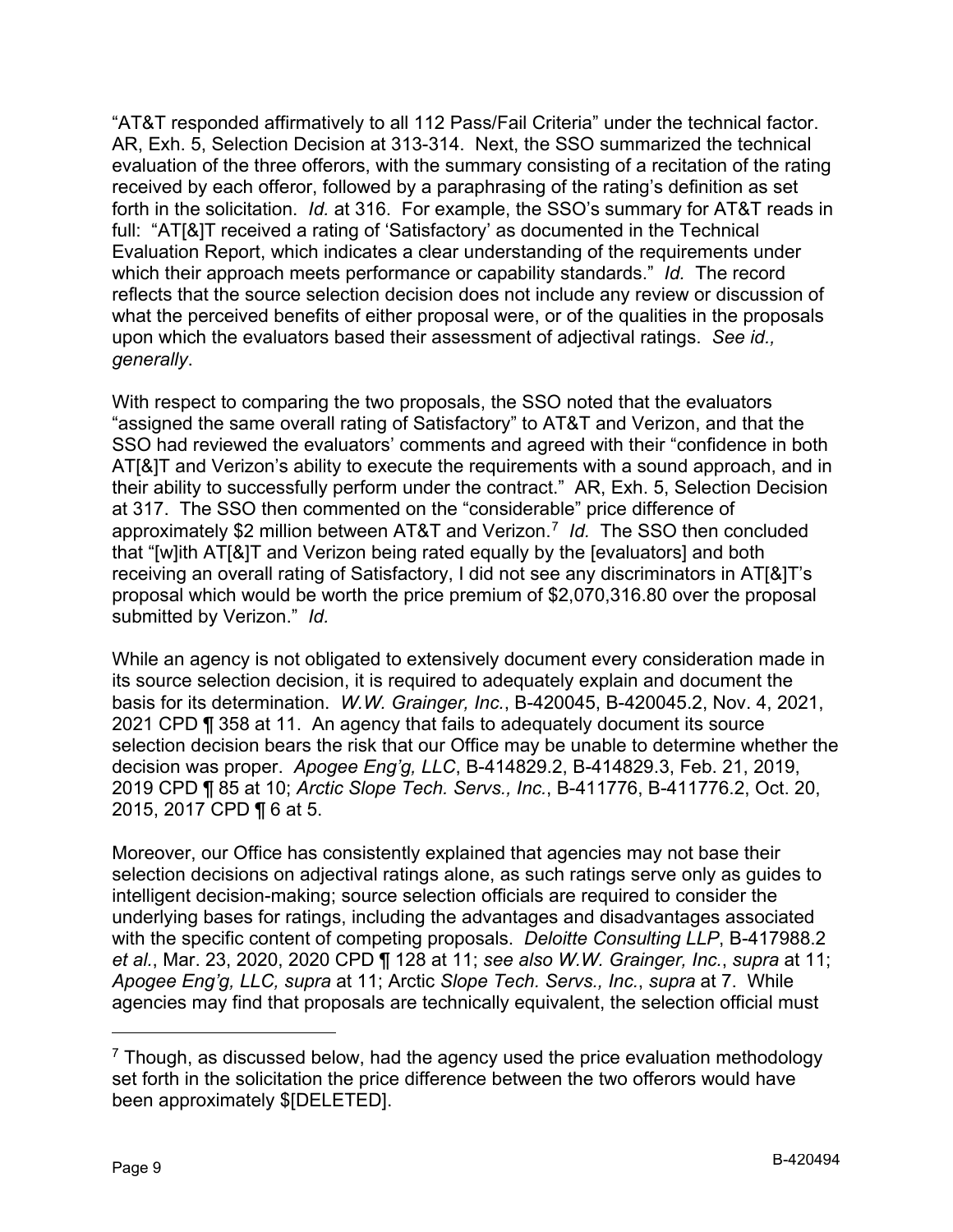explain the basis for such a finding. *Id*. In this regard, when a selection official reasonably regards proposals as being essentially equivalent technically, price properly may become the determining factor in making award, and it is not necessary to perform a price/technical tradeoff. *W.W. Grainger, Inc., supra* at 11; *Apogee Eng'g, LLC, supra*  at 11 and 11 n.8. The factual predicate underlying these principles, however, is that the agency has reasonably determined that the two proposals are technically equivalent based on a documented qualitative assessment of proposals.

In contrast, the record is simply devoid of any qualitative discussion of the underlying merits of the proposals and why they should have been considered technically equivalent. The only comparison of the proposals in the record before us is the SSO noting that both proposals received ratings of satisfactory. [8](#page-9-0) We recognize that the procurement at issue here was conducted using the procedures of FAR subpart 8.4, which provide for a streamlined procurement process with minimal documentation requirements. *See* FAR 8.405-2(f); *Neopost USA Inc.,* B-404195, B-404195.2, Jan. 19, 2011, 2011 CPD ¶ 35 at 7. We conclude, however, that the contemporaneous record here does not demonstrate that the SSO meaningfully looked behind the adjectival ratings to consider the qualitative value of the proposals in determining that they were technically equivalent.

Agencies cannot announce in a solicitation an evaluation scheme that provides for a tradeoff analysis with the technical factors being considered more important than price and then disregard the stated evaluation scheme and make award on a lowest-priced, technically acceptable basis. *GlassLock, Inc.*, B-299931, B-299931.2, Oct. 10, 2007, 2007 CPD ¶ 216 at 7. Accordingly, we sustain the protester's challenge to the source selection decision. *See GlassLock, Inc.*, *supra* at 7-8 (sustaining protest when the selection decision did not include "any analysis, determination or even statement that [the awardee's] lower price offset the technical advantages that could result from [the protester's] quotation's higher technical ratings); *Apogee Eng'g, LLC*, *supra* at 11 (sustaining protest when the selection official selected the lowest-priced proposal from amongst three that received ratings of exceptional without looking behind the ratings to compare the differing strengths assessed in each offeror's proposal); *M7 Aerospace LLC*, *supra* at 7 (sustaining protest when "the contemporaneous record [did] not include any information to support the conclusion that the agency, in making its source selection, performed a meaningful, qualitative assessment or critical, comparative analysis of the proposals under the technical evaluation factor").

<span id="page-9-0"></span><sup>8</sup> Moreover, as previously noted, the RFP did not expressly state, nor were offerors notified, that proposals would be evaluated and assigned an "overall" rating for the combined three non-price factors. The TET, however, did just that, and the SSO, in the source selection decision, compared proposals using price and the "overall" rating for the non-price factors. AR, Exh. 5, Selection Decision at 317. The agency's derivation of an "overall" non-price rating relegates the three identified non-price factors to a subordinate role where proposals would be assessed an "overall" non-price rating, and that overall rating would be used (along with price) as the basis to compare proposals- a methodology that was not explicitly contemplated by the solicitation.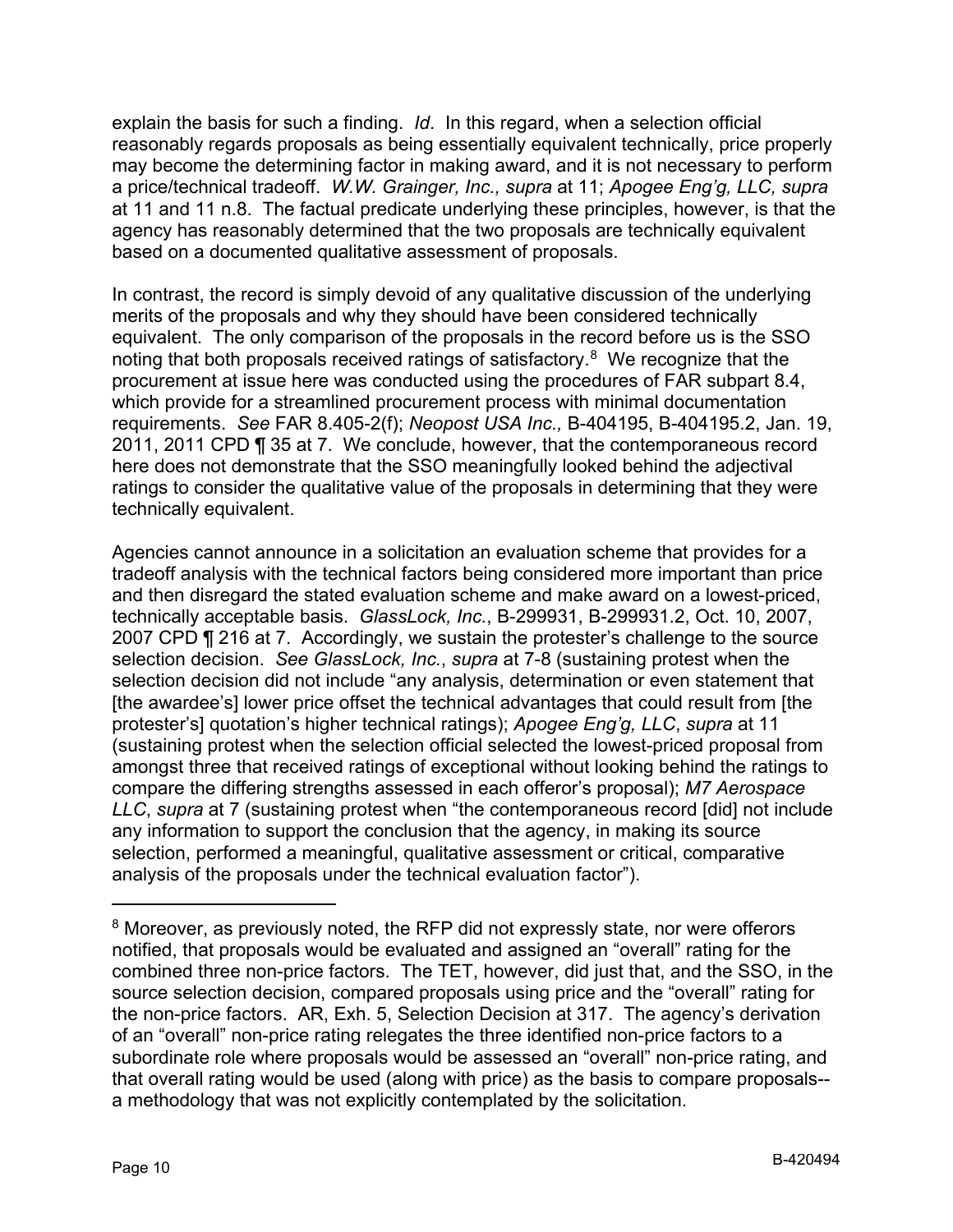# Price Evaluation

Finally, with regard to price, the solicitation provided that the agency would "evaluate the total proposed price, which includes the base period and all options." RFP at 843. The solicitation further established that "[f]or evaluation purposes, the Total Evaluated Price will be the sum of all CLIN amounts and prices proposed (inclusive of all options)." *Id.* at 837. The record reflects, however, that the agency evaluated offerors' proposed 6-month transition pricing and optional CLIN pricing, but that those prices were "not included in the Total Evaluated Price and for the final selection determination." AR, Exh. 4, Price Evaluation Report (Price Eval. Rpt.) at 288, 301, 305; Exh. 5, Selection Decision at 312, 316.

The protester asserts that the agency's price evaluation was flawed because, contrary to the solicitation's express terms, the agency excluded pricing for the transition portion of the base year and pricing for the optional CLINs from the price calculations used in the source selection decision. Protest at 47-51; Comments at 60-63, 68-69. The agency explains that transition pricing and optional CLIN pricing were "duly evaluated" but not included in the total evaluated price calculated for each offeror "to ensure all offerors would have equal competitive footing." COS at 225. The agency maintains that it decided not to consider transition pricing as part of the source selection decision because "to do so would likely place AT&T at a competitive disadvantage."[9](#page-10-0) MOL at 7.

The record before us shows that offerors' pricing for the 6-month transition period and optional CLINs were not included in the agency's calculations of total evaluated price, contrary to the terms of the solicitation. AR, Exh. 4, Price Eval. Rpt. at 288, 301, 304; Exh. 5, Selection Decision at 312, 316; RFP at 837, 843. The agency does not dispute that it excluded offerors' transition and optional CLIN pricing from the price calculations used in the source selection decision. *See generally* COS and MOL. Rather, the agency contends that its evaluation of prices in a manner inconsistent with the solicitation is a non-prejudicial error because "[e]ven if transition prices and/or optional CLINs were considered, Verizon's price was still considerably lower than AT&T's." MOL at 7, 9.

For its part, AT&T acknowledges that it "would remain higher priced, had the Agency properly calculated [total evaluated prices]," but notes that the amount by which it would have been higher priced would have decreased had the agency calculated prices as set forth in the solicitation. Comments at 65. AT&T maintains that the reduction in the price differential between its own proposal and that of Verizon could have impacted the

-

<span id="page-10-0"></span><sup>&</sup>lt;sup>9</sup> While the agency argues that it excluded transition pricing from the source selection consideration in order to prevent putting AT&T at a competitive disadvantage, we note that the record shows AT&T's proposed transition pricing was almost [DELETED] that of Verizon's. AR, Exh. 4, Price Eval. Rpt. at 300.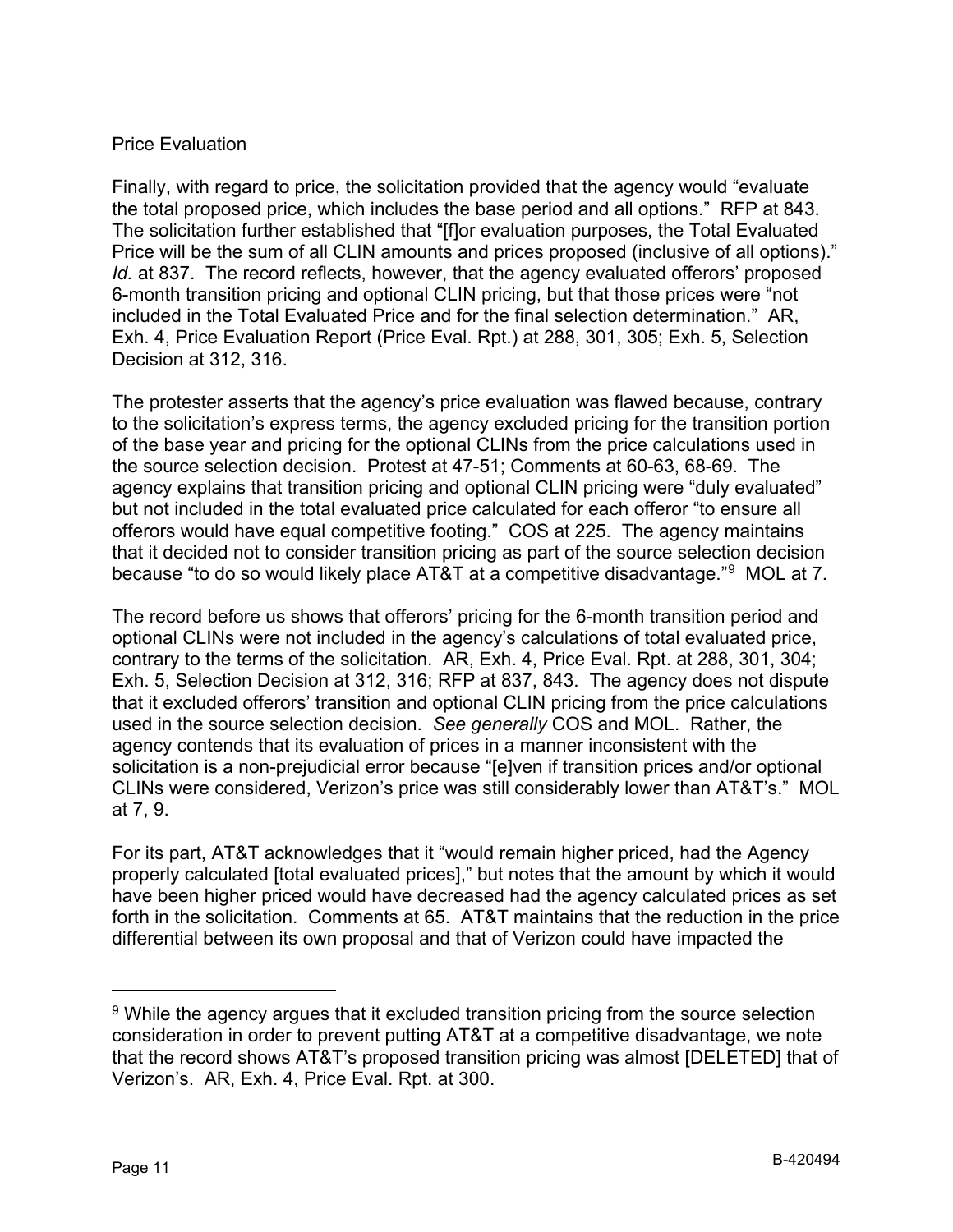source selection decision had the agency conducted a qualitative comparison of proposals, as required by the solicitation.[10](#page-11-0) *Id.*

Competitive prejudice is an essential element of every viable protest. *MetroStar Systems, Inc., supra at 9. Our Office will not sustain a protest unless the protester* demonstrates a reasonable possibility that it was prejudiced by the agency's actions; that is, unless the protester demonstrates that, but for the agency's actions, it would have had a substantial chance of receiving the award. *Id.*; *DigiFlight, Inc.*, B-419590, B-419590.2, May 24, 2021, 2021 CPD ¶ 206 at 8.

Here, had the agency's improper price evaluation been the only error reflected in the record, it may have been possible to conclude that the protester failed to demonstrate how it was competitively prejudiced--in light of the fact that its proposal would remain higher-priced--even if the evaluation error were corrected. *See e.g.*, *Deloitte & Touche, LLP*, B-420038 (concluding that protest was not prejudiced by an error in the agency's evaluation of price when the protester had "not provided our Office with any proposed price evaluation methodology in which [the protester's] overall price would be evaluated as lower than [the awardee's] price").

As we discuss above, however, the record reflects errors not just in the agency's evaluation of prices, but also in its evaluation of proposals under the non-price factors, as well as in the agency's source selection decision. Specifically, the record indicates that, in essence, the agency conducted the procurement on a lowest-priced, technically acceptable basis, contrary to the terms of solicitation. Accordingly, we cannot conclude with any certainty that, had the agency evaluated proposals consistent with the terms of the solicitation and performed a proper tradeoff analysis, that the SSO would have made the same selection decision. In such circumstances, we resolve doubts regarding prejudice in favor of a protester as a reasonable possibility of prejudice is a sufficient basis for sustaining a protest. *MetroStar Systems, Inc.*, *supra* at 10. Thus, we conclude that AT&T has established the requisite competitive prejudice to prevail in its bid protest, and we sustain the protester's challenge to the agency's price evaluation.

# RECOMMENDATION

We recommend that the agency take one of the following courses of action. The agency should reevaluate proposals in accordance with the current terms of the solicitation, giving each evaluation factor its appropriate weight. Following the reevaluation, the agency should make a new source selection decision in accordance with the solicitation's current best-value tradeoff methodology. In the event the

<span id="page-11-0"></span> $10$  As calculated by the agency, without transition or optional CLIN pricing, AT&T's total evaluated price was \$19,998,857 and Verizon's was \$17,928,540--a difference of approximately \$2 million. AR, Exh. 4, Price Eval. Rpt. at 300. The record reflects that had the agency included transition and optional CLIN pricing in its calculations, as required by the solicitation, the price difference between AT&T and Verizon would have been reduced to approximately \$[DELETED]. *Id.* at 306-307.